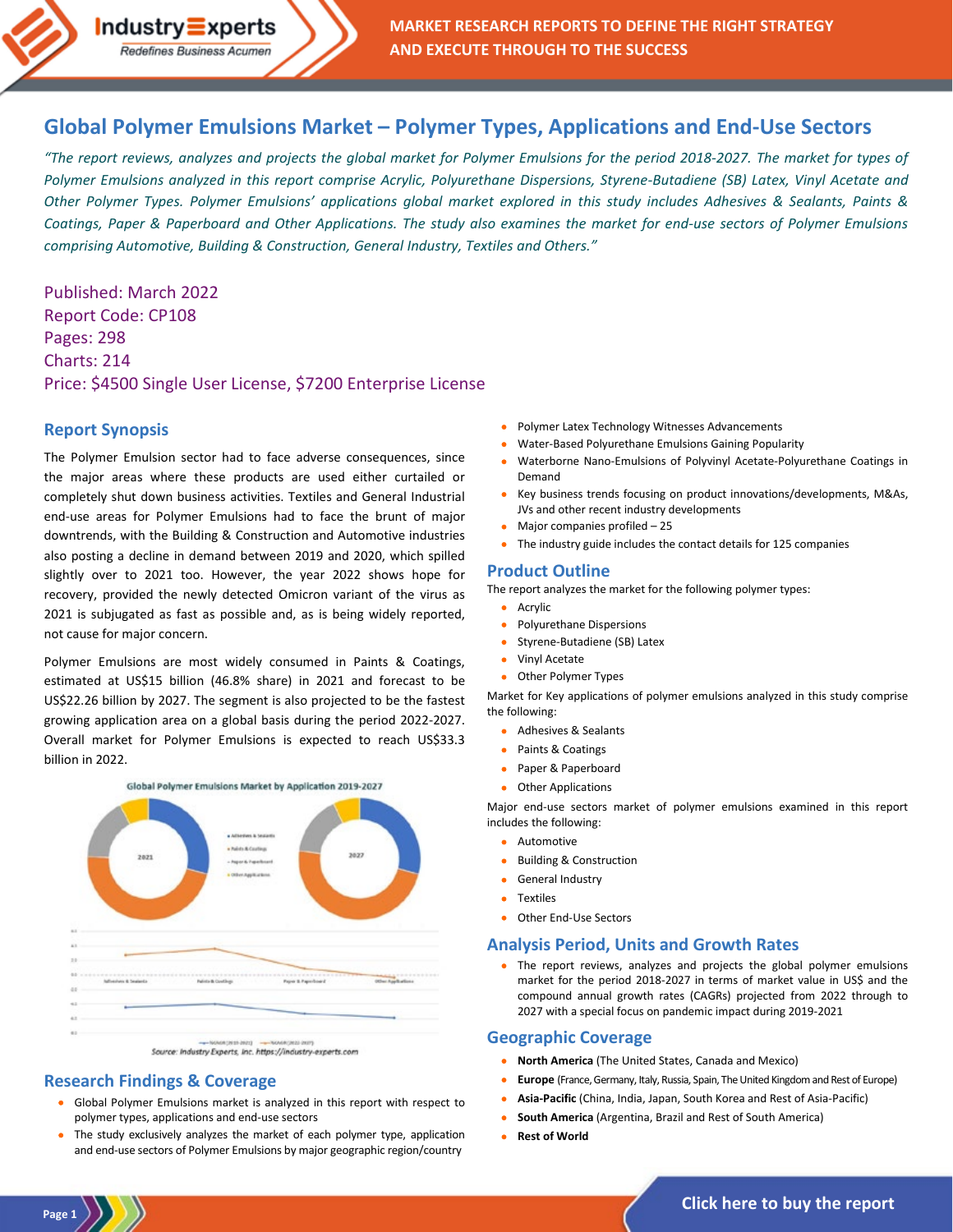

# **SAMPLE COMPANY PROFILE**

# **LUBRIZOL CORP (UNITED STATES)**

29400 Lakeland Boulevard Wickliffe, Ohio 44092 USA Phone: +1 440-943-4200 https://www.lubrizol.com

### **Business Overview**

Established in 1928 and headquartered in Wickliffe, Ohio, Lubrizol Corp is a subsidiary of Berkshire Hathaway since 2011 and produces specialty chemicals. The markets served by the company's offerings include 3D Printing, Beauty & Personal Care, Coatings, CPVC Piping Systems, Electronics, Energy Solutions, Engineered Materials (CPVC), Engineered Polymers (TPU), health, Homecare, Lubricants & Fuel Additives, Oilfield & Refinery, Thermal Management and Water Treatment.

#### **Polymer Emulsion Product Portfolio**

| Product                                  | <b>Particulars</b>                                                                                                                                                                                                                                                                                                                                                                                                                                                                                                                                                                                                                                                                                                                                                                                                                                                |
|------------------------------------------|-------------------------------------------------------------------------------------------------------------------------------------------------------------------------------------------------------------------------------------------------------------------------------------------------------------------------------------------------------------------------------------------------------------------------------------------------------------------------------------------------------------------------------------------------------------------------------------------------------------------------------------------------------------------------------------------------------------------------------------------------------------------------------------------------------------------------------------------------------------------|
| Pemulen™ Polymeric<br><b>Emulsifiers</b> | High molecular weight copolymers of acrylic acid and<br>C10-C30<br>alkyl<br>acrylate<br>crosslinked<br>with<br>allyl<br>pentaerythritol that are<br>pharmaceutical excipients<br>providing effective emulsification properties to form<br>stable oil-in-water emulsions. Used primarily in topical<br>drug delivery, transdermal drug delivery and other<br>mucosal applications, such as ophthalmic drug delivery.<br>Include TR-1 NF and TR-2 NF for use in low irritancy<br>emulsions, such as lotions and creams.                                                                                                                                                                                                                                                                                                                                             |
| Pemulen <sup>™</sup> Polymers            | High molecular weight, crosslinked copolymers used in<br>making stable oil-in-water emulsions.<br>Include the<br>following:                                                                                                                                                                                                                                                                                                                                                                                                                                                                                                                                                                                                                                                                                                                                       |
|                                          | Pemulen <sup>™</sup> 1621 Polymer: A moderately crosslinked,<br>hydrophobically-modified, polyacrylic acid polymer<br>powder polymerized in a toxicologically-preferred<br>cosolvent system. Used to form stable oil-in-water<br>emulsions at low use levels and offers an<br>economical polymer solution for medium viscosity<br>emulsions suggested to be used in automotive care,<br>polishes and protectants.<br>• Pemulen™ 1622 Polymer: A lightly crosslinked,<br>hydrophobically-modified, polyacrylic acid polymer<br>powder polymerized in a toxicologically-preferred<br>cosolvent system. Used to form stable oil-in-water<br>emulsions at low use levels and offers an<br>economical polymer solution for medium viscosity<br>emulsions suggested to be used in sprayable<br>automotive products, sprayable polishes<br>and<br>sprayable protectants. |
| <b>Acrylic Emulsions</b>                 | Comprise waterborne acrylic emulsions and copolymers<br>for use in high-performance paints and coatings covering<br>wide range of applications, including paper &<br>a<br>textiles,<br>printing<br>&<br>nonwovens,<br>packaging<br>and<br>agriculture. Brands are as follows:                                                                                                                                                                                                                                                                                                                                                                                                                                                                                                                                                                                     |
|                                          | • Carbobond <sup>™</sup> Acrylic Resins comprising sustainable,<br>high-performance emulsions for flexible packaging<br>adhesives. Provide ease of handling and adherence<br>to several surfaces. Can be effectively utilized in a<br>variety of processes, including heat seal and cold<br>seal, lamination, lidding and blister packaging, as<br>well as to help achieve broad food contact<br>compliance.                                                                                                                                                                                                                                                                                                                                                                                                                                                      |

# **SAMPLE TABLE/CHART**

Glance at 2021 Global Polymer Emulsions Market Share (%) by Region – North America, Europe, Asia-Pacific, South America and Rest of World



Asia-Pacific Polymer Emulsions Market Analysis (2018-2027) by Polymer Type – Acrylic, Polyurethane Dispersions, Styrene-Butadiene (SB) Latex, Vinyl Acetate and Other Polymer Types in USD Million



# **KEY PLAYERS PROFILED**

- Arkema SA
- Asahi Kasei Corp
- BASF SE
- Celanese Corp
- Clariant International AG
- DIC Corp
- Dow Chemical Company, The
- Engineered Polymer Solutions
- Gellner Industrial LLC
- Koninklijke Dsm N.V.
- Lubrizol Corp
- Synthomer Plc
- Trinseo Plc
- Wacker Chemie AG

*…………………….more*

*…………………….more*

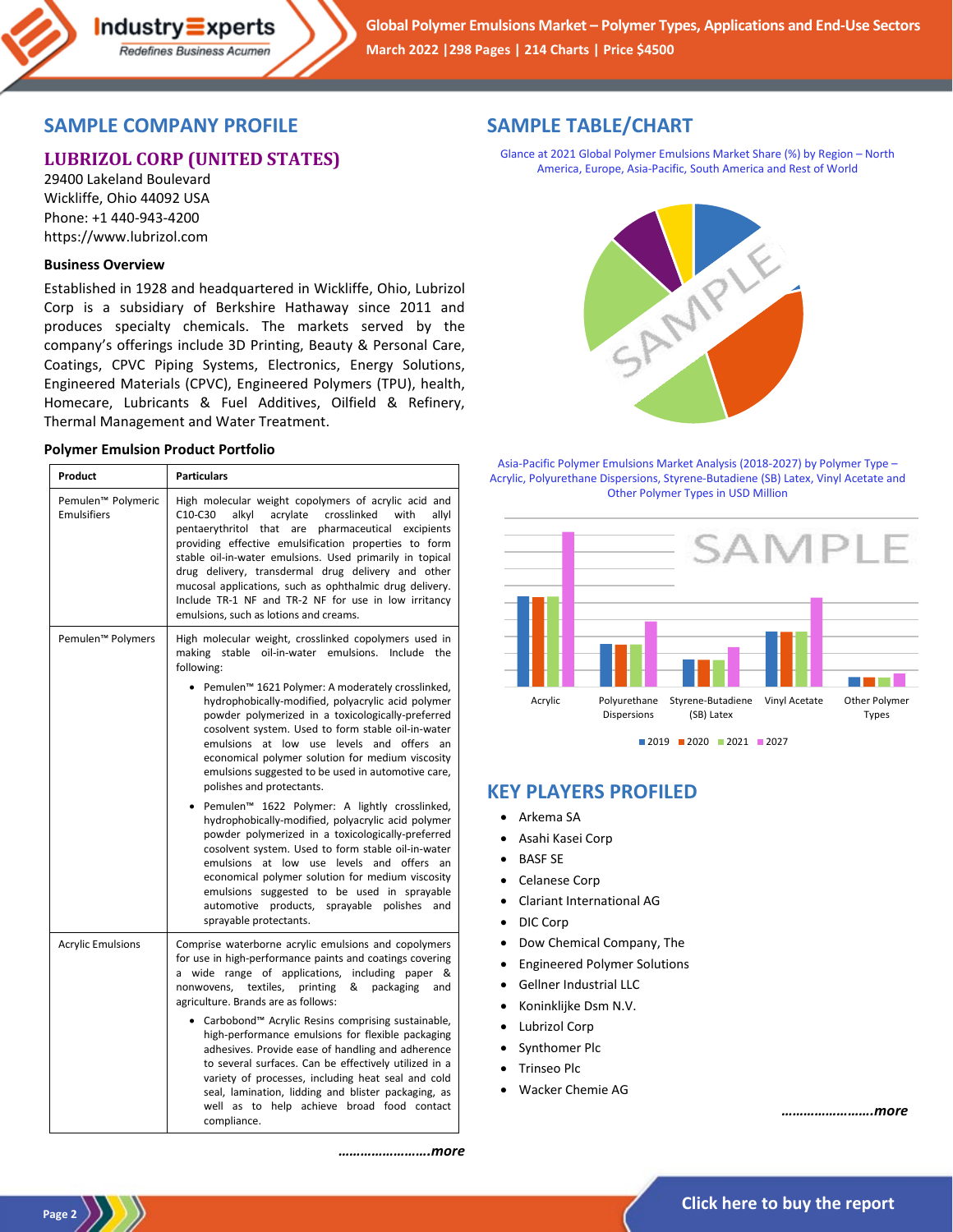

**Global Polymer Emulsions Market – Polymer Types, Applications and End-Use Sectors March 2022 |298 Pages | 214 Charts | Price \$4500**

# **TABLE OF CONTENTS**

#### **PART A: GLOBAL MARKET PERSPECTIVE......... 1**

Redefines Business Acumen

| 1.1.1 Polymer Emulsions Defined  4                 |
|----------------------------------------------------|
|                                                    |
| 1.1.2.1 Acrylic-Based Polymer Emulsions  4         |
|                                                    |
| 1.1.2.1.1 Styrene-Acrylic Emulsion Polymers 4      |
| 1.1.2.2 Polyurethane Dispersion-Based Polymer      |
|                                                    |
| 1.1.2.3 Styrene-Butadiene (SB) Latex-Based Polymer |
|                                                    |
|                                                    |
| 1.1.2.4 Vinyl Acetate-Based Polymer Emulsions 5    |
| 1.1.2.4.1 Polyvinyl Acetate Homopolymers 5         |
| 1.1.2.4.2 Vinyl Acetate-Based Polymer 6            |
|                                                    |
|                                                    |
|                                                    |
|                                                    |
| 1.1.2.5.2 Resin Supported Emulsions (RSEs) 6       |
| 2. POLYMER EMULSIONS APPLICATIONS - MARKET         |
|                                                    |
|                                                    |
|                                                    |
|                                                    |
|                                                    |
|                                                    |
|                                                    |
|                                                    |
|                                                    |
| 2.1.6 Pressure Sensitive Adhesives (PSAs)  8       |
|                                                    |
|                                                    |
|                                                    |
|                                                    |
|                                                    |
|                                                    |
|                                                    |
| 2.2.3 Automotive Underbody  10                     |
|                                                    |
| 2.2.5 Elastomeric Roof Coatings  10                |
| 2.2.6 Liquid Applied Sound Damping 10              |
|                                                    |
|                                                    |
|                                                    |
|                                                    |
|                                                    |
|                                                    |
|                                                    |
|                                                    |
|                                                    |
|                                                    |
|                                                    |
|                                                    |
|                                                    |
|                                                    |
|                                                    |
|                                                    |
|                                                    |
| 2.4.1.3 Building & Industrial Mats 14              |
|                                                    |
|                                                    |
|                                                    |
| 2.4.1.6 High-Loft Nonwovens  14                    |
|                                                    |
| 2.4.1.8 Needle-Punched Nonwovens 15                |
|                                                    |
|                                                    |
| 2.4.2.1 Digital Inks & Ink Receptive Coatings 15   |
|                                                    |
| 2.4.2.2 Grease Resistance Barrier Coating 15       |
| 2.4.2.3 Moisture Vapor Barrier Coating 15          |
|                                                    |
|                                                    |

Page 3

| 3.1 Polymer Latex Technology Witnesses                                                                   |  |
|----------------------------------------------------------------------------------------------------------|--|
|                                                                                                          |  |
| 3.2 Water-Based Polyurethane Emulsions Gaining                                                           |  |
|                                                                                                          |  |
| 3.3 Waterborne Nano-Emulsions of Polyvinyl Acetate-                                                      |  |
| Polyurethane Coatings in Demand  18                                                                      |  |
|                                                                                                          |  |
|                                                                                                          |  |
|                                                                                                          |  |
|                                                                                                          |  |
|                                                                                                          |  |
| Clariant International AG (Switzerland) 25                                                               |  |
| Dow Chemical Company, The (United States) 27                                                             |  |
| Engineered Polymer Solutions (United States) 30                                                          |  |
| Gellner Industrial LLC (United States) 31                                                                |  |
| Koninklijke Dsm N.V. (The Netherlands) 32                                                                |  |
|                                                                                                          |  |
|                                                                                                          |  |
|                                                                                                          |  |
|                                                                                                          |  |
| 5. KEY BUSINESS & PRODUCT TRENDS45                                                                       |  |
| Asahi Kasei to Start Acrylonitrile (AN) Production 45                                                    |  |
| Solvay and Trillium Enter Agreement on Bio-Based                                                         |  |
|                                                                                                          |  |
| DIC Corporation Acquires SAPICI S.p.A 45                                                                 |  |
| Asahi Kasei Sign an Agreement with Shell Eastern                                                         |  |
| Petroleum (Pte) Ltd on polymerized styrene-butadiene                                                     |  |
|                                                                                                          |  |
| Scott Bader and DKSH Enter into Partnership to Distribute                                                |  |
|                                                                                                          |  |
| Solvay Unveils Reactsurf® 0092, a new emulsifier  45                                                     |  |
| Clariant AG Launches Emulsogen® CPA 100 XS and<br>Emuslogen® CPN 100 XS, Two New Polymeric Emulsifier 46 |  |
| Mallard Creek Polymers Unveils Tykote® 6161 Polymer. 46                                                  |  |
| BASF and Sanyo Execute MOU on Polyurethane                                                               |  |
|                                                                                                          |  |
| Dow to Establish New methyl acrylate production Center                                                   |  |
|                                                                                                          |  |
| Solvay Develops Phenothiazine LVT™ 2330 Solution for                                                     |  |
| Allnex GMBH Showcases Thermoplastics Acrylics (TPA)                                                      |  |
|                                                                                                          |  |
| Dow Strategizes New Polyurethane Solutions 46                                                            |  |
| Asahi Kasei Corp to Discontinue its Acrylic Latex and                                                    |  |
|                                                                                                          |  |
| BASF to Expand its Superabsorbent Polymer Business 47                                                    |  |
| Trinseo and BASF Join Hands on styrene 47                                                                |  |
| TempRite® Engineered Polymers from Lubrizon is Vinyl                                                     |  |
| Scott Bader Unveils New Functional Polymers 47                                                           |  |
| Arkema Launches New acrylic sheet, ShieldUp® Flex 47                                                     |  |
| Wacker Chemie AG Expands in China 47                                                                     |  |
| Mallard Creek Polymers, LLC Develops News Acrylic                                                        |  |
| Allnex GMBH Unveils Acrylic Dispersions SETAQUA® DTM                                                     |  |
|                                                                                                          |  |
| Engineered Polymer Solutions (EPS) Introduces new EPS®                                                   |  |
|                                                                                                          |  |
| BASF Expands its Polyurethane Dispersions Business in                                                    |  |
|                                                                                                          |  |
| Celanese Corporation to Expand its Emulsion Polymers                                                     |  |
| Mallard Creek Polymers, LLC Launches Rovene® 6120, an                                                    |  |
|                                                                                                          |  |
|                                                                                                          |  |
| 6. GLOBAL MARKET OVERVIEW49                                                                              |  |
| 6.1 Global Polymer Emulsions Market Overview by                                                          |  |
|                                                                                                          |  |
| 6.1.1 Polymer Emulsions Type Market Overview by                                                          |  |
|                                                                                                          |  |

| 6.1.1.1 Acrylic-Based Polymer Emulsions  52           |
|-------------------------------------------------------|
| 6.1.1.2 Polyurethane Dispersion-Based Polymer         |
|                                                       |
| 6.1.1.3 Styrene-Butadiene (SB) Latex-Based Polymer    |
|                                                       |
| 6.1.1.4 Vinyl Acetate-Based Polymer Emulsions 58      |
| 6.1.1.5 Other Polymer Type-Based Polymer Emulsions 60 |
| 6.2 Global Polymer Emulsions Market Overview by       |
|                                                       |
| 6.2.1 Polymer Emulsions Application Market            |
|                                                       |
|                                                       |
|                                                       |
|                                                       |
|                                                       |
| 6.3 Global Polymer Emulsions Market Overview by       |
|                                                       |
| 6.3.1 Polymer Emulsions End-Use Sector Market         |
|                                                       |
|                                                       |
| 6.3.1.2 Building & Construction Sector 76             |
|                                                       |
|                                                       |
|                                                       |
|                                                       |

#### **PART B: REGIONAL MARKET PERSPECTIVE..... 84**

| REGIONAL MARKET OVERVIEW86                                |  |
|-----------------------------------------------------------|--|
|                                                           |  |
| 7.1 North American Polymer Emulsions Market               |  |
| Overview by Geographic Region 87                          |  |
| 7.2 North American Polymer Emulsions Market               |  |
|                                                           |  |
| 7.3 North American Polymer Emulsions Market               |  |
|                                                           |  |
| 7.4 North American Polymer Emulsions Market               |  |
|                                                           |  |
|                                                           |  |
|                                                           |  |
| Dow Chemical Company, The (United States)  97             |  |
| Engineered Polymer Solutions (United States)  100         |  |
| Gellner Industrial LLC (United States)  101               |  |
|                                                           |  |
| Mallard Creek Polymers, Inc. (United States)  104         |  |
| Momentive Performance Materials, Inc. (United States) 105 |  |
| Specialty Polymers, Inc. (United States)  106             |  |
|                                                           |  |
|                                                           |  |
| 7.6 Country-wise Analysis of North American Polymer       |  |
|                                                           |  |
|                                                           |  |
| 7.6.1.1 United States' Polymer Emulsions Market           |  |
|                                                           |  |
| 7.6.1.2 United States' Polymer Emulsions Market           |  |
|                                                           |  |
| 7.6.1.3 United States' Polymer Emulsions Market           |  |
| Overview by End-Use Sector 113                            |  |
|                                                           |  |
| 7.6.2.1 Canadian Polymer Emulsions Market                 |  |
|                                                           |  |
| 7.6.2.2 Canadian Polymer Emulsions Market                 |  |
|                                                           |  |
| 7.6.2.3 Canadian Polymer Emulsions Market                 |  |
| Overview by End-Use Sector 120                            |  |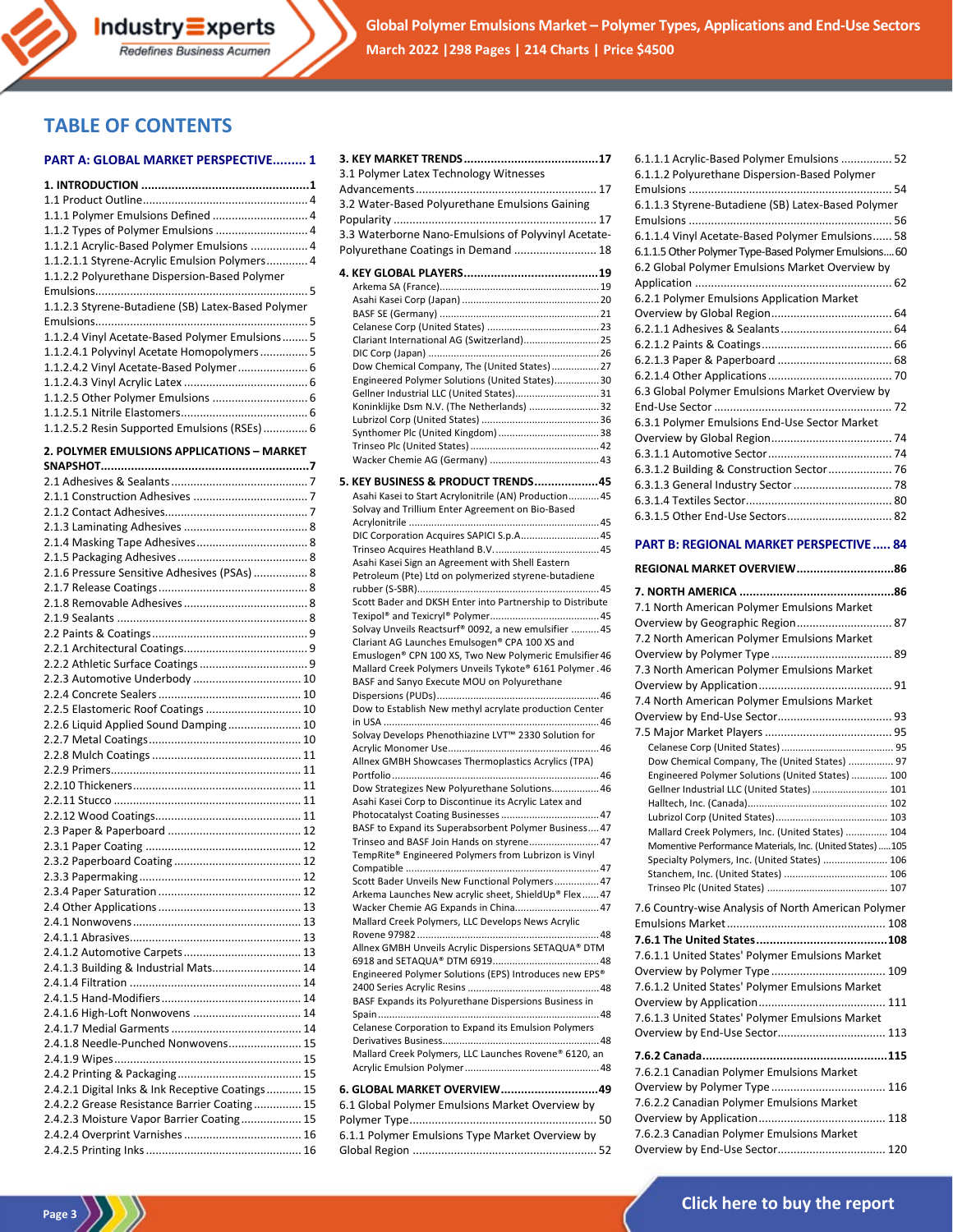Industry Experts Redefines Business Acumen

**Global Polymer Emulsions Market – Polymer Types, Applications and End-Use Sectors March 2022 |298 Pages | 214 Charts | Price \$4500**

| 7.6.3.1 Mexican Polymer Emulsions Market Overview       |
|---------------------------------------------------------|
|                                                         |
| 7.6.3.2 Mexican Polymer Emulsions Market Overview       |
|                                                         |
| 7.6.3.3 Mexican Polymer Emulsions Market Overview       |
|                                                         |
|                                                         |
| 8.1 European Polymer Emulsions Market Overview by       |
|                                                         |
| 8.2 European Polymer Emulsions Market Overview by       |
|                                                         |
| 8.3 European Polymer Emulsions Market Overview by       |
|                                                         |
| 8.4 European Polymer Emulsions Market Overview by       |
|                                                         |
|                                                         |
|                                                         |
|                                                         |
|                                                         |
| Clariant International AG (Switzerland)  142            |
| Koninklijke DSM N.V. (Netherlands)  143                 |
| Scott Bader Company Ltd. (United Kingdom)  147          |
| Synthomer Plc (United Kingdom)  148                     |
| Zschimmer & Schwarz Holding GmbH & Co KG (Germany). 154 |
|                                                         |
| 8.6 Country-wise Analysis of European Polymer           |
|                                                         |
| 8.6.1.1 French Polymer Emulsions Market Overview        |
|                                                         |
| 8.6.1.2 French Polymer Emulsions Market Overview        |
|                                                         |
|                                                         |
|                                                         |
| 8.6.1.3 French Polymer Emulsions Market Overview        |
|                                                         |
|                                                         |
| 8.6.2.1 German Polymer Emulsions Market Overview        |
|                                                         |
| 8.6.2.2 German Polymer Emulsions Market Overview        |
|                                                         |
| 8.6.2.3 German Polymer Emulsions Market Overview        |
|                                                         |
|                                                         |
| 8.6.3.1 Italian Polymer Emulsions Market Overview by    |
|                                                         |
| 8.6.3.2 Italian Polymer Emulsions Market Overview by    |
|                                                         |
| 8.6.3.3 Italian Polymer Emulsions Market Overview by    |
|                                                         |
|                                                         |
| 8.6.4.1 Russian Polymer Emulsions Market Overview       |
|                                                         |
|                                                         |
| 8.6.4.2 Russian Polymer Emulsions Market Overview       |
|                                                         |
| 8.6.4.3 Russian Polymer Emulsions Market Overview       |
|                                                         |
|                                                         |
| 8.6.5.1 Spanish Polymer Emulsions Market Overview       |
|                                                         |
| 8.6.5.2 Spanish Polymer Emulsions Market Overview       |
| 8.6.5.3 Spanish Polymer Emulsions Market Overview       |

Page 4  $\left\langle \frac{1}{2} \right\rangle$ 

| 8.6.6.1 United Kingdom Polymer Emulsions Market<br>8.6.6.2 United Kingdom Polymer Emulsions Market<br>8.6.6.3 United Kingdom Polymer Emulsions Market<br>Overview by End-Use Sector 195                                                                                                                      |
|--------------------------------------------------------------------------------------------------------------------------------------------------------------------------------------------------------------------------------------------------------------------------------------------------------------|
| 8.6.7.1 Rest of Europe Polymer Emulsions Market<br>8.6.7.2 Rest of Europe Polymer Emulsions Market<br>8.6.7.3 Rest of Europe Polymer Emulsions Market                                                                                                                                                        |
| 9.1 Asia-Pacific Polymer Emulsions Market Overview<br>9.2 Asia-Pacific Polymer Emulsions Market Overview<br>9.3 Asia-Pacific Polymer Emulsions Market Overview<br>9.4 Asia-Pacific Polymer Emulsions Market Overview<br>Dairen Chemical Corporation (Taiwan)  214<br>Kamsons Chemicals Pvt. Ltd. (India) 216 |
| 9.6 Country-wise Analysis of Asia-Pacific Polymer<br>9.6.1.1 Chinese Polymer Emulsions Market Overview<br>9.6.1.2 Chinese Polymer Emulsions Market Overview<br>9.6.1.3 Chinese Polymer Emulsions Market Overview                                                                                             |
| 9.6.2.1 Indian Polymer Emulsions Market Overview<br>9.6.2.2 Indian Polymer Emulsions Market Overview<br>9.6.2.3 Indian Polymer Emulsions Market Overview                                                                                                                                                     |
| 9.6.3.1 Japanese Polymer Emulsions Market Overview<br>9.6.3.2 Japanese Polymer Emulsions Market Overview<br>9.6.3.3 Japanese Polymer Emulsions Market Overview                                                                                                                                               |
| 9.6.4.1 South Korean Polymer Emulsions Market<br>9.6.4.2 South Korean Polymer Emulsions Market<br>9.6.4.3 South Korean Polymer Emulsions Market<br>Overview by End-Use Sector 245                                                                                                                            |

| 9.6.5.1 Rest of Asia-Pacific Polymer Emulsions Market<br>9.6.5.2 Rest of Asia-Pacific Polymer Emulsions Market<br>9.6.5.3 Rest of Asia-Pacific Polymer Emulsions Market<br>Overview by End-Use Sector 252                                                                                                                |
|--------------------------------------------------------------------------------------------------------------------------------------------------------------------------------------------------------------------------------------------------------------------------------------------------------------------------|
| 10.1 South American Polymer Emulsions Market<br>Overview by Geographic Region 255<br>10.2 South American Polymer Emulsions Market<br>10.3 South American Polymer Emulsions Market<br>10.4 South American Polymer Emulsions Market<br>Overview by End-Use Sector 261                                                      |
| 10.5 Country-wise Analysis of South American<br>10.5.1.1 Argentine Polymer Emulsions Market<br>10.5.1.2 Argentine Polymer Emulsions Market<br>10.5.1.3 Argentine Polymer Emulsions Market<br>Overview by End-Use Sector 268                                                                                              |
| 10.5.2.1 Brazilian Polymer Emulsions Market<br>10.5.2.2 Brazilian Polymer Emulsions Market<br>10.5.2.3 Brazilian Polymer Emulsions Market                                                                                                                                                                                |
| 10.5.3 Rest of South America 277<br>10.5.3.1 Rest of South American Polymer Emulsions<br>Market Overview by Polymer Type  278<br>10.5.3.2 Rest of South American Polymer Emulsions<br>Market Overview by Application  280<br>10.5.3.3 Rest of South American Polymer Emulsions<br>Market Overview by End-Use Sector  282 |
| 11.1 Rest of World Polymer Emulsions Market<br>11.2 Rest of World Polymer Emulsions Market<br>11.3 Rest of World Polymer Emulsions Market                                                                                                                                                                                |
| PART C: GUIDE TO THE INDUSTRY291                                                                                                                                                                                                                                                                                         |
| 1. RESEARCH METHODOLOGY  297                                                                                                                                                                                                                                                                                             |